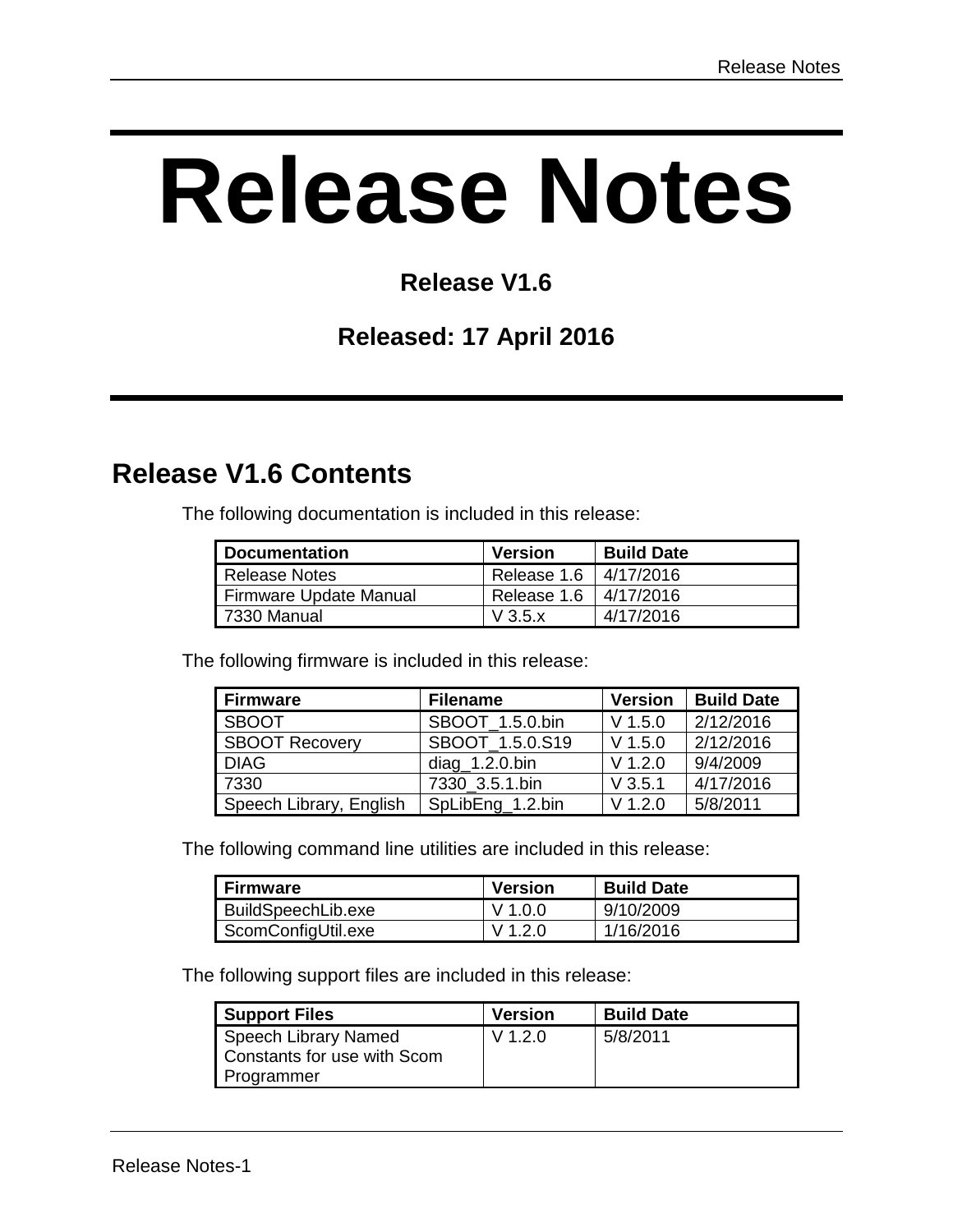### **Release V1.6 New Features**

**Analog Input Support**: The 7330 controller now supports the analog inputs of the controller's I/O connector with a basic set of features available from the serial console and remote front panel. Chapter 16 describes the features. Installation details are described on page B-17.

**Remote Front Panel**: The status of the controller can now be accessed using the serial console. The port status, the path status, logic inputs and outputs and the analog inputs can be viewed on the display of your terminal emulator. Type fp at the prompt. (See page 8-14.)

**Serial Console:** A help command is now available at the prompt. Type help at the prompt. (See page 8-11.)

**SBOOT Erase Menu**: Add an Erase Active Configuration option to the Erase menu. This new option performs the same action as a Cold Start by erasing the active configuration of the controller. (See page 8-19.)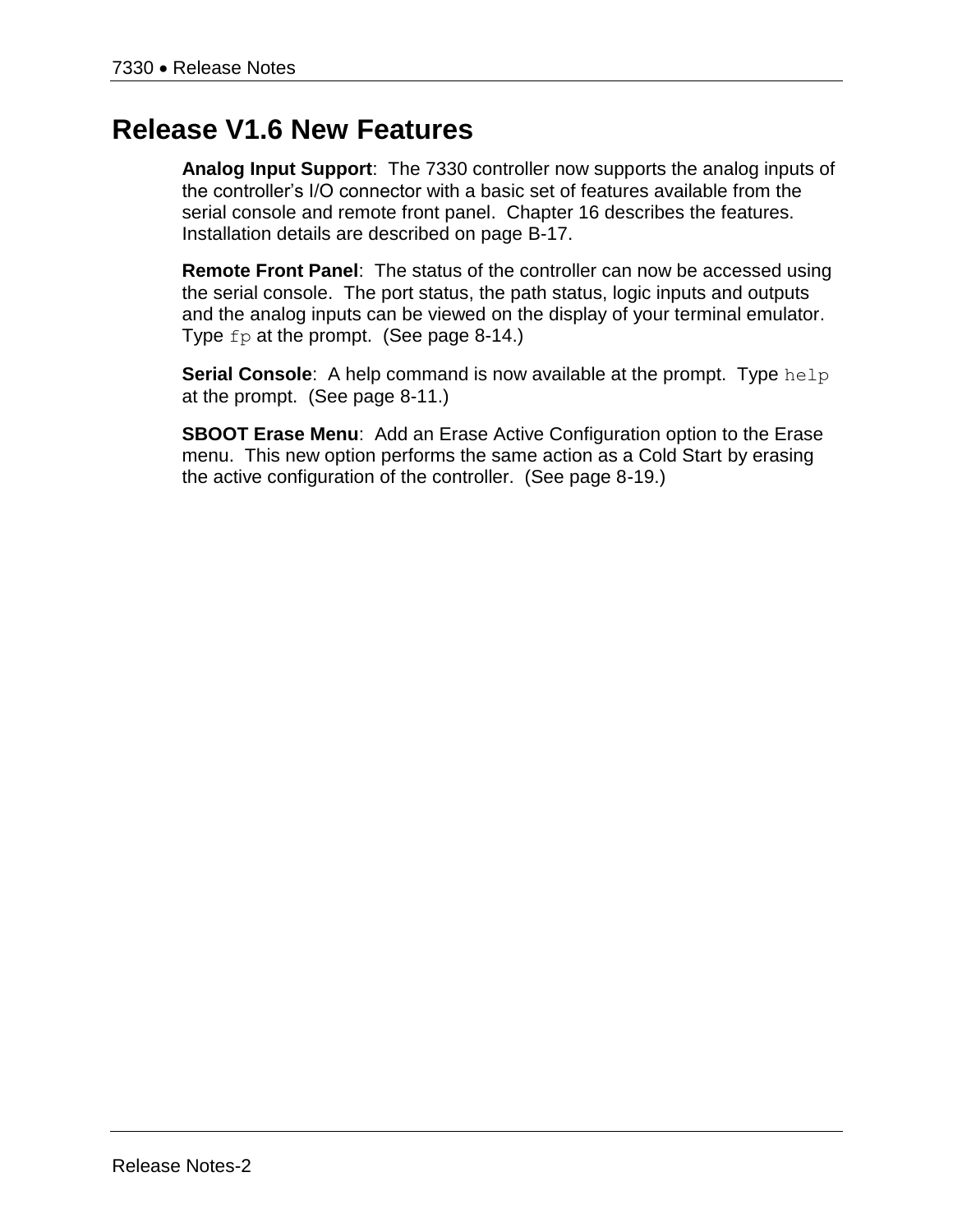## **Release V1.6 Fixes**

**Automatic Daylight Saving Time**: Automatic adjustment occurs twice at the spring time change when the second Sunday falls on March 15th. This only occurs every 5 years. Fixed.

**Configuration Restore**: Cold Start followed by the restore of a configuration file that has the identifier messages erased leaves those messages at their default, "ID" in CW. (Previously released in SBOOT 1.4.2.) Fixed.

**DTMF Cover Tone**: entering the controller reset command using DTMF causes the DTMF cover tone to be stuck on following the reset. Fixed.

**S-COM Config Util**: The scheduler setpoint interpretation was incorrect for daycodes 40 and greater. (Previously released in S-COM Config Util 1.1.0.) Fixed.

**SBOOT Prompt**: The controller name at the SBOOT prompt was missing. Fixed.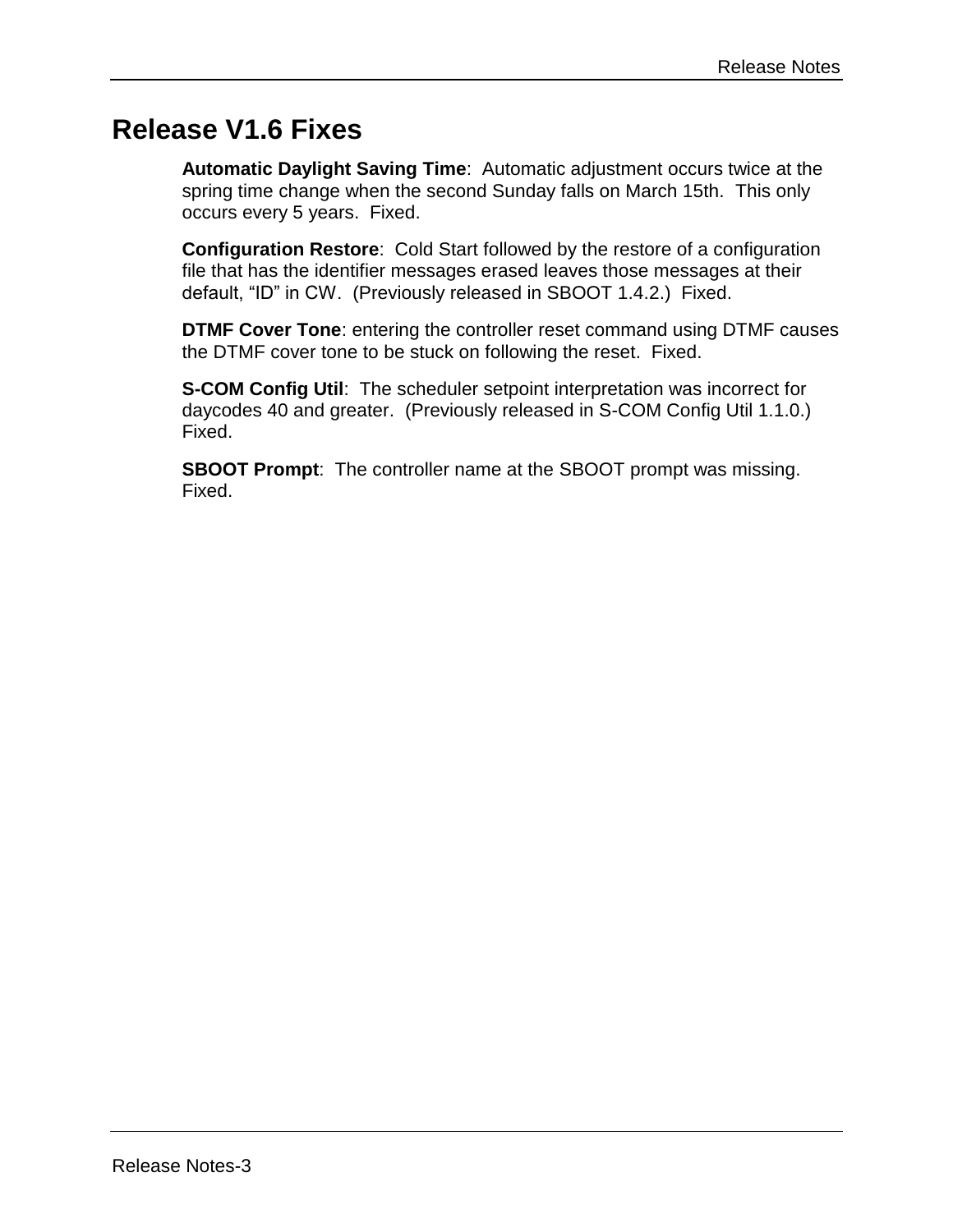## **Release V1.6 Changes to the 7330 Manual**

**Note**: changes in document are marked by change bars in the margins.

**Various**: Fixed several typos and page number references.

**Table of Contents**: Adjustments for new pages.

**Chapter 8, Serial Commands**: Add notes about terminal emulators. Add new Help command. Add new Front Panel command. Update SBOOT Erase menu. Update S-COM Configuration Utility report and script output.

**Chapter 16, A-to-D Converter**: Document the support for the controller's analog inputs.

**Chapter 20, User Timers**: Fix an error in the *Timed Disable of DTMF Mute* example.

**Chapter 23, Custom Audio Library**: Update the Audacity documentation to describe Audacity version 2.0.5 or later.

**Appendix A, Programming Tables**: Add the new software switches.

**Appendix B, Installation, Jumper Table**: the inversion jumper "active" notes were reversed.